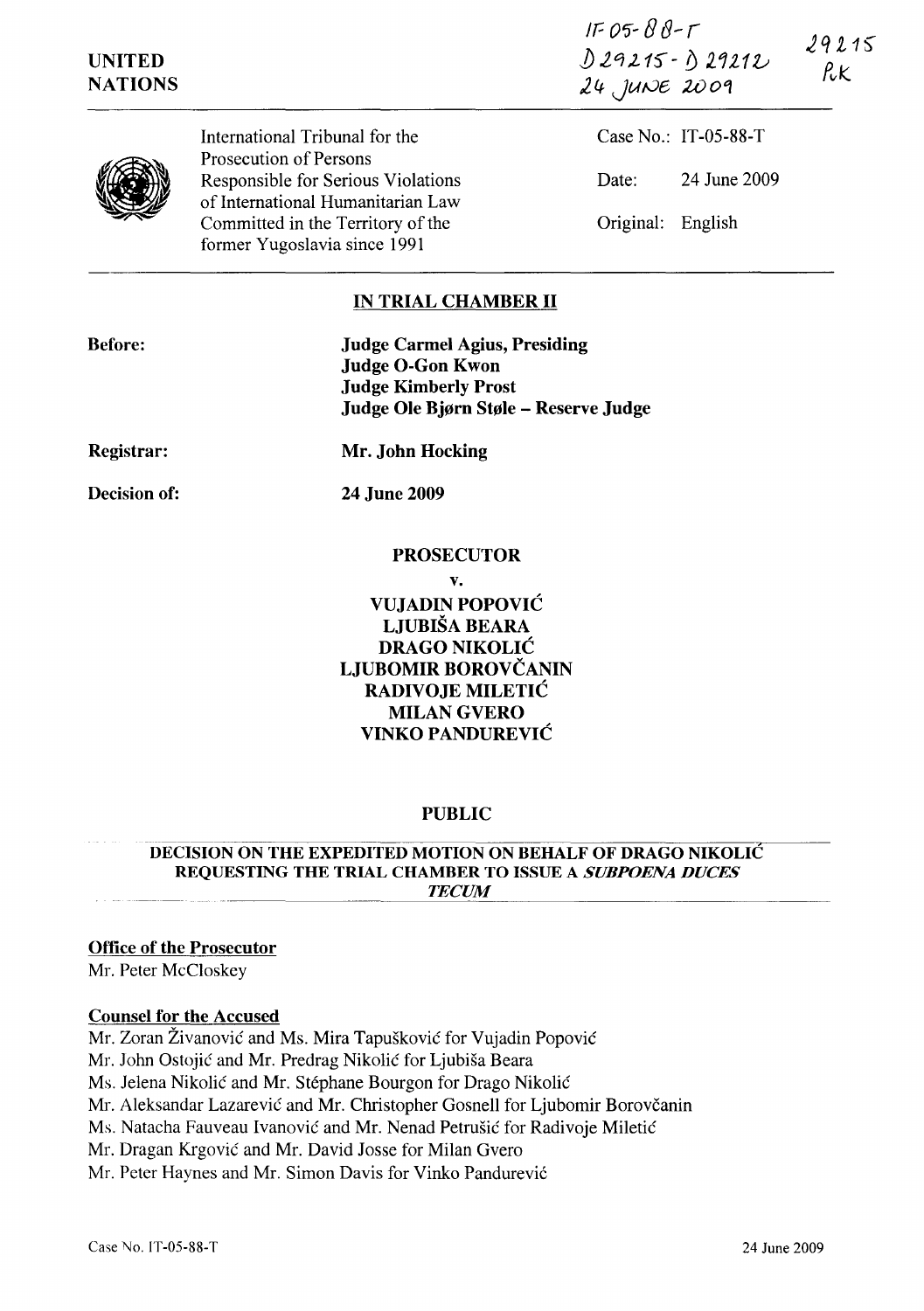**THIS TRIAL CHAMBER** of the International Tribunal for the Prosecution of Persons Responsible for Serious Violations of International Humanitarian Law Committed in the Territory of the former Yugoslavia since 1991 ("Tribunal");

**BEING SEISED OF** the "Expedited Motion on behalf of Drago Nikolic Requesting the Trial Chamber to Issue a *Subpoena Duces Tecum",* filed on 18 June 2009 ("Motion"), in which Nikolic requests that the Trial Chamber issue a *subpoena duces tecum* ordering Sreten Milosevic to appear before the Trial Chamber to give oral testimony on a date and time to be notified;<sup>1</sup>

**NOTING** the "Corrigendum to Expedited Motion on behalf of Drago Nikolic Requesting the Trial Chamber to Issue a *Subpoena Duces Tecum",* filed on 19 June 2009;

**NOTING** Article 29 of the Statute of the Tribunal ("Statute"), which obliges States to "co-operate with the International Tribunal in the investigation and prosecution of persons accused of committing serious violations of international humanitarian law",<sup>2</sup> and that this obligation includes the specific duty to "comply without undue delay with any request for assistance or an order issued by a Trial Chamber, including  $[\,\ldots]$  the taking of testimony [and] the service of documents";<sup>3</sup>

**NOTING** Rule 54 of the Rules of Procedure and Evidence of the Tribunal ("Rules"), which provides that, "[a]t the request of either party[,] a Trial Chamber may issue such orders, summonses, subpoenas, warrants and transfer orders as may be necessary for [ ... ] the preparation or conduct of the trial";

**NOTING** the Appeals Chamber's holding that, for a subpoena to be "necessary" for purposes of Rule 54, the party seeking the subpoena must show a "legitimate forensic purpose" for having the information sought—that is, the applicant must demonstrate "a reasonable basis for [its] belief that there is a good chance that the prospective witness will be able to give information which will materially assist [it] in [its] case, in relation to clearly identified issues relevant to the [....] trial";<sup>4</sup>

**NOTING** the "Decision on Nikolic Motion Requesting the Trial Chamber to Exercise its Discretion Pursuant to Rule 98" issued on 15 June 2009, in which the Trial Chamber denied Nikolić's Motion requesting that it exercise its discretion under Rule 98 and call Sreten Milosevic as a Chamber Witness;

Motion, paras 1, 53.

Statute, Art. 29(1).

*lhid.*, Art. 29(2). See also Prosecutor v. Blaškic, Case No. IT-95-14-AR108bis, Judgement on the Request of the Republic of Croatia for Review of Trial Chamber II of 18 July 1997, 29 October 1997, para. 26.

<sup>~</sup>*Prosecutor v. Krstic,* Case No. IT-98-33-A, Decision on Application for Subpoenas, 1 July 2003, para. 10 (internal citation omitted).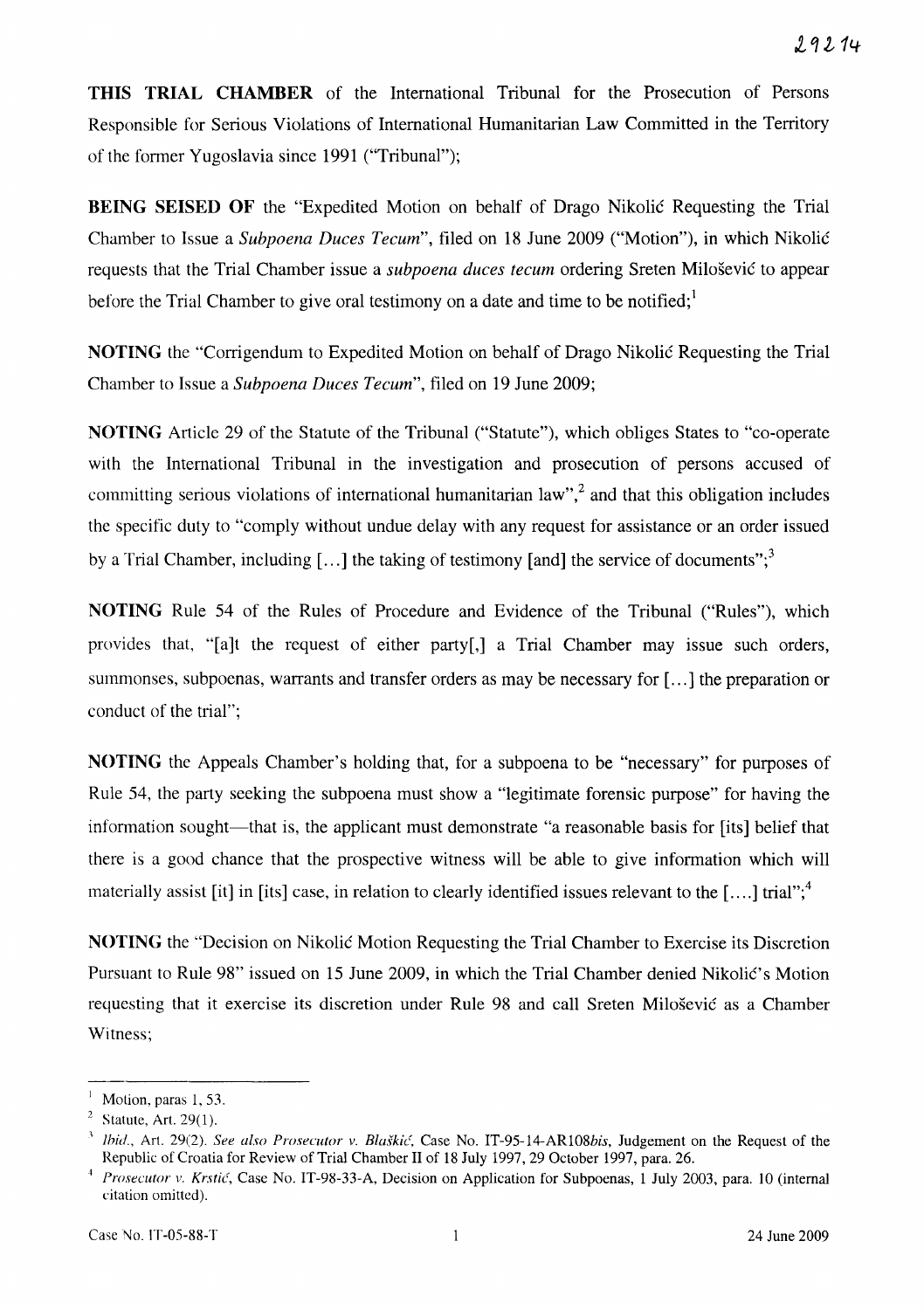**NOTING** that Sreten Milosevic has on numerous occasions, and as recently as 13 May 2009, indicated that he is not willing to appear as a Witness for the Defence;<sup>5</sup>

**NOTING** that Nikolic has separately provided information concerning the particulars of Sreten Milošević that are known to him;<sup>6</sup>

**NOTING** that the Prosecution has not filed a response to the Motion;

**CONSIDERING** that there exists a good chance that Sreten Miloševic will be able to give information that will materially assist Nikolic in the presentation of his case in relation to clearly identified issues relevant to the trial;

**CONSIDERING** that the assistance of the Government of Bosnia and Herzegovina and the relevant authorities of Republika Srpska is required to ensure that the *subpoena* is enforced, and that the Trial Chamber must therefore also issue an order to them requesting such assistance;

**CONSIDERING** that since Nikolic is seeking the testimony of a witness, a *subpoena ad testificandum* rather than a *subpoena duces tecum* should be issued;

**NOTING** that pursuant to Rule *65ter(G)(i)* the defence shall file a list of witnesses it intends to call;

**CONSIDERING** that Nikolic has not requested the addition of Sreten Milosevic to its Rule *65ter*  list of witnesses;

**PURSUANT TO** Article 29 of the Statute and Rules 54 and *65ter,* 

**HEREBY GRANTS** the Motion in part, and **ORDERS** that:

- Nikolic file a Motion seeking the addition of Sreten Milosevic to its Rule *65ter* list of witnesses by close of business on 26 June;
- 2. a *subpoena ad testificandum* be issued for Sreten Milosevic to appear before the Trial Chamber to give oral testimony during the week commencing 6 July 2009 on a date and time to be notified; and
- 3. the Registry of the Tribunal to take whatever steps are reasonably necessary to ensure that the subpoena and order relating to this matter are transmitted immediately to the

 $<sup>5</sup>$  Motion, paras 2, 46-52.</sup>

*Hemail of 23 June 2009 from Mr. Stephane Bourgon.*